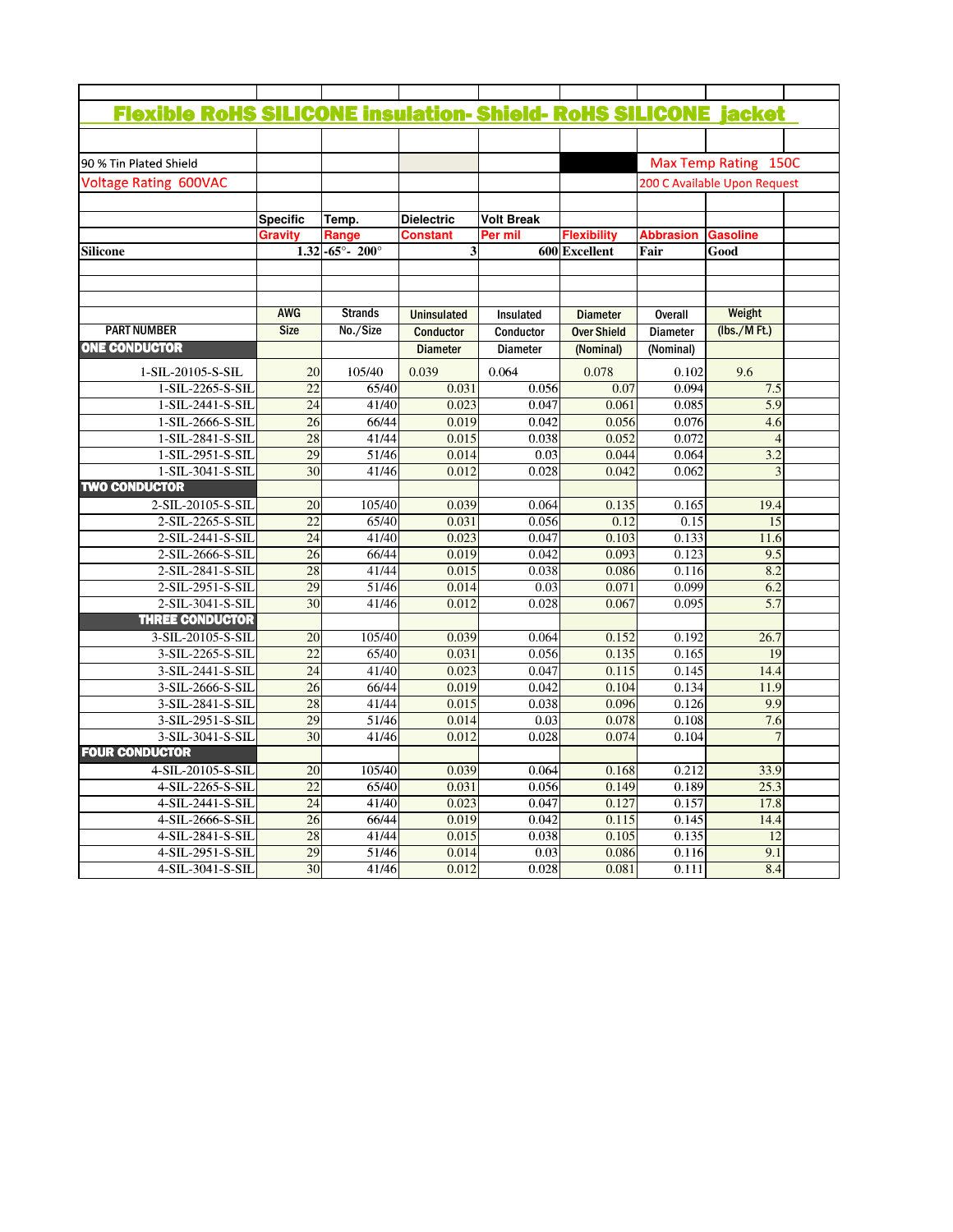| <b>FIVE CONDUCTOR</b>                                                         |                                   |                                 |                |       |       |       |      |  |  |  |  |
|-------------------------------------------------------------------------------|-----------------------------------|---------------------------------|----------------|-------|-------|-------|------|--|--|--|--|
| 5-SIL-20105-S-SIL                                                             | 20                                | 105/40                          | 0.039          | 0.064 | 0.186 | 0.23  | 40.4 |  |  |  |  |
| 5-SIL-2265-S-SIL                                                              | 22                                | 65/40                           | 0.031          | 0.056 | 0.165 | 0.209 | 30.6 |  |  |  |  |
| 5-SIL-2441-S-SIL                                                              | 24                                | 41/40                           | 0.023          | 0.047 | 0.141 | 0.181 | 22.5 |  |  |  |  |
| 5-SIL-2666-S-SIL                                                              | 26                                | 66/44                           | 0.019          | 0.042 | 0.127 | 0.157 | 16.8 |  |  |  |  |
| 5-SIL-2841-S-SIL                                                              | 28                                | 41/44                           | 0.015          | 0.038 | 0.116 | 0.146 | 13.9 |  |  |  |  |
| 5-SIL-2951-S-SIL                                                              | 29                                | 51/46                           | 0.014          | 0.03  | 0.095 | 0.125 | 10.5 |  |  |  |  |
| 5-SIL-3041-S-SIL                                                              | 30                                | 41/46                           | 0.012          | 0.028 | 0.089 | 0.119 | 9.6  |  |  |  |  |
| <b>SIX CONDUCTOR</b>                                                          |                                   |                                 |                |       |       |       |      |  |  |  |  |
| 6-SIL-20105-S-SIL                                                             | 20                                | 105/40                          | 0.039          | 0.064 | 0.206 | 0.256 | 48.2 |  |  |  |  |
| 6-SIL-2265-S-SIL                                                              | 22                                | 65/40                           | 0.031          | 0.056 | 0.182 | 0.226 | 35.3 |  |  |  |  |
| 6-SIL-2441-S-SIL                                                              | 24                                | 41/40                           | 0.023          | 0.047 | 0.155 | 0.199 | 26.6 |  |  |  |  |
| 6-SIL-2666-S-SIL                                                              | 26                                | 66/44                           | 0.019          | 0.042 | 0.14  | 0.18  | 20.9 |  |  |  |  |
| 6-SIL-2841-S-SIL                                                              | 28                                | 41/44                           | 0.015          | 0.038 | 0.128 | 0.158 | 15.9 |  |  |  |  |
| 6-SIL-2951-S-SIL                                                              | 29                                | 51/46                           | 0.014          | 0.03  | 0.104 | 0.134 | 11.9 |  |  |  |  |
| 6-SIL-3041-S-SIL                                                              | 30                                | 41/46                           | 0.012          | 0.028 | 0.098 | 0.128 | 10.8 |  |  |  |  |
|                                                                               |                                   |                                 |                |       |       |       |      |  |  |  |  |
| For more than 6 conductor, composite cables, Unshielded or special color code |                                   |                                 |                |       |       |       |      |  |  |  |  |
| Email: sales@microflexwire.com                                                |                                   |                                 |                |       |       |       |      |  |  |  |  |
|                                                                               | <b>MicroFlex Wire &amp; Cable</b> |                                 |                |       |       |       |      |  |  |  |  |
|                                                                               |                                   | 2255 S. Ritchey Street,         |                |       |       |       |      |  |  |  |  |
|                                                                               |                                   | Santa Ana, CA 92705             |                |       |       |       |      |  |  |  |  |
|                                                                               |                                   | (714) 404-1794<br><b>Phone:</b> |                |       |       |       |      |  |  |  |  |
|                                                                               |                                   | Fax                             | (714) 912-8206 |       |       |       |      |  |  |  |  |
|                                                                               |                                   |                                 |                |       |       |       |      |  |  |  |  |
|                                                                               |                                   |                                 |                |       |       |       |      |  |  |  |  |
|                                                                               |                                   |                                 |                |       |       |       |      |  |  |  |  |